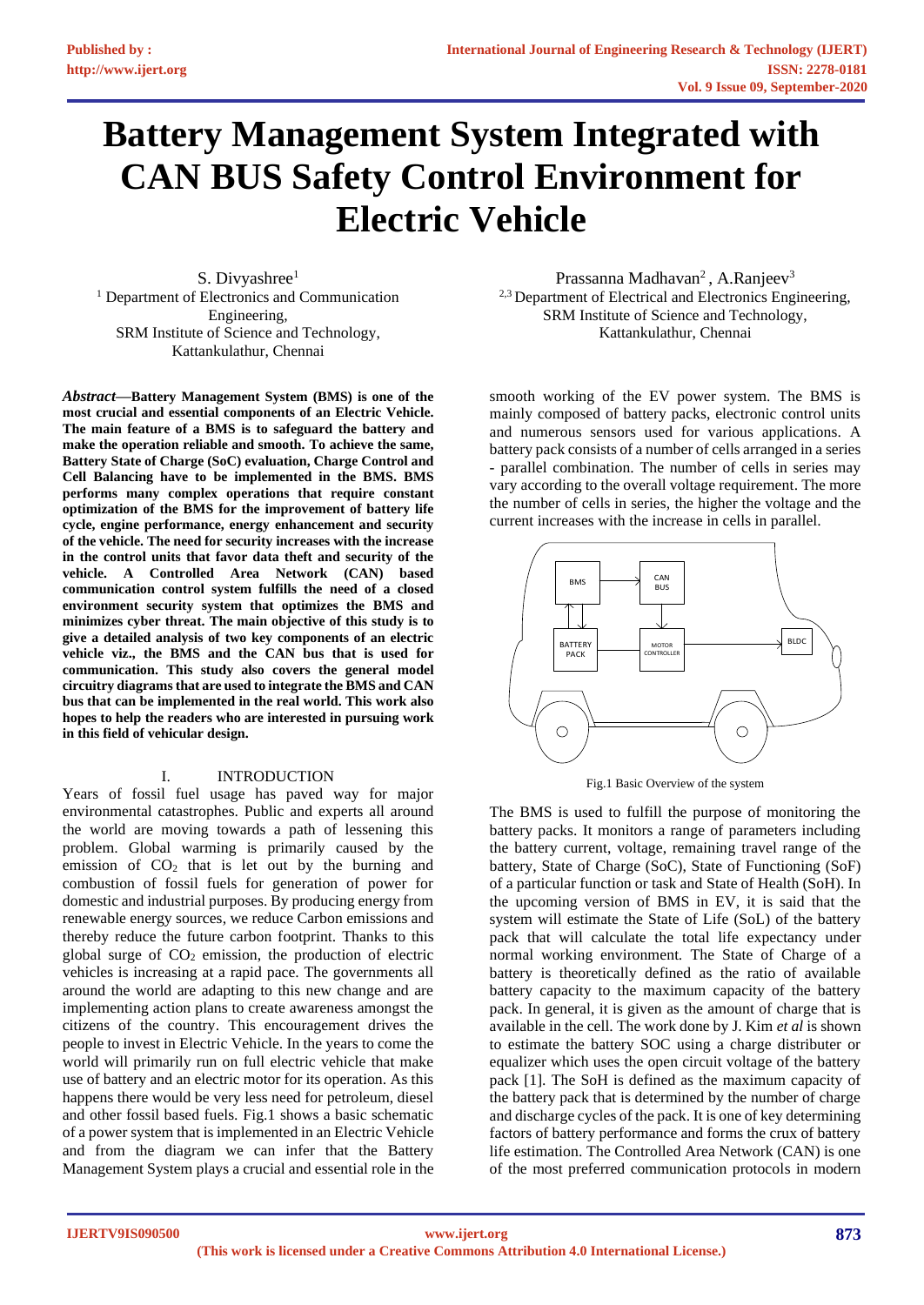vehicles. It is used for the communication between numerous control units and the BMS. In normal cases, the communication between the battery pack and the control units is done by wiring, which becomes bulky and does not allow for adding of extra components. In order to solve this problem, the implementation of CAN bus-based communication is essential as it reduces the wiring required between the control units. It uses a single serial bus which combines all the wiring into a single node using the controlled area network protocol. The modern automotive companies look to install in vehicles a distributed architecture as this reduces the complexity and chances of failure [2].The distributed architecture allows room for more flexibility and expansion when compared to a centralized network architecture [3]. The CAN control system is very transparent in nature. Instantaneous message signals such as the speed of the motor or the battery pack temperature are not communicated to one particular node but to the entire system of control units [4]. The work done in this paper gives an outline of a CAN bus integrated BMS that will explain in detail about each system and the integrated system of CAN and BMS. A range of existing ideas are put together for detailed future researches.

### II. BATTERY MANAGEMENT SYSTEM (BMS)

Battery Management System is a structure that controls two units which uses communication protocols to monitor each battery pack and ensure the inter cell balancing operation takes place optimally. It collects the data and checks whether it matches the safety standards to ensure security. It measures various parameters such as cell balancing, charging infrastructure and charge and discharge rate.

#### *i) BMS architecture*

The Architecture of the Battery Management System consists of two main divisions such as predicting accurate SoC (State of Charge) and SoH (State of Health). Although, the SoC determines the charging cycles for regenerative braking, in case of high power discharge, together the SoC and SoH control the operations that determine the heat and thermal management, diagnosis of fault due to shutdown, the power quality, cell degradation, optimal cell charging patterns and balanced battery cell life. The coulomb counting method is widely used for current integration to calculate the SoC. The battery readings are noted to calculate the SoC defined as,

$$
Q(t) = \frac{Q(t_T)_{remaining\ capacity}}{Q_{overall\ capacity}}
$$

Where,  $Q(t)$  is the total SoC and  $Q(t_T)$  is defined as total remaining capacity. The SoC can alternatively also be found by,

$$
Q(t) = Q(t_0) + \frac{1}{C_{estimated}} \int_{t_0}^{t+\tau} I_{BATTERY} \times I_{loss} dt
$$

Where, C<sub>estimated</sub> is the estimated capacitance, IBATTERY is the total battery current along with I<sub>LOSS</sub> being the loss current.  $Q(t_0)$  is the initial SoC observed. The total remaining capacity Q  $(t_T)$  can be deduced as

$$
Q(t_T) = Q(t_0) - \int_0^{t_T} I_{BATTERY}(t) dt
$$

For SOH operation,

$$
Q_{\text{overall capacity}} = Q_{\text{nominal capacity}} \times \text{SOH}
$$

The formula given above is used to determine the cell balancing state, based on the current and voltage data in the battery module. The practical way to implement this efficiently is to divide the system into master and slaves subsystems. This system is implemented using a star topology pattern that lets the master to control the current flow using the voltage and temperature data while multiple slaves can be connected to a single master for initiating battery protection. The Master unit is mainly responsible for the Power Distribution, Communication, and State estimation. The slave is mainly connected only for the purpose of monitoring and cell balancing.



Fig.2.b. Current v/s charging SoC

| SoC  | CV   | CC   |
|------|------|------|
| 0%   | 3.09 | 3.69 |
| 10%  | 3.29 | 3.69 |
| 20%  | 3.41 | 3.68 |
| 30%  | 3.55 | 3.68 |
| 40%  | 3.59 | 3.69 |
| 50%  | 3.62 | 3.68 |
| 60%  | 3.69 | 3.67 |
| 70%  | 3.85 | 3.57 |
| 80%  | 3.86 | 1.95 |
| 90%  | 3.89 | 0.87 |
| 100% | 3.91 | 0.05 |
|      |      |      |

Table 1.a. Results of Charging SoC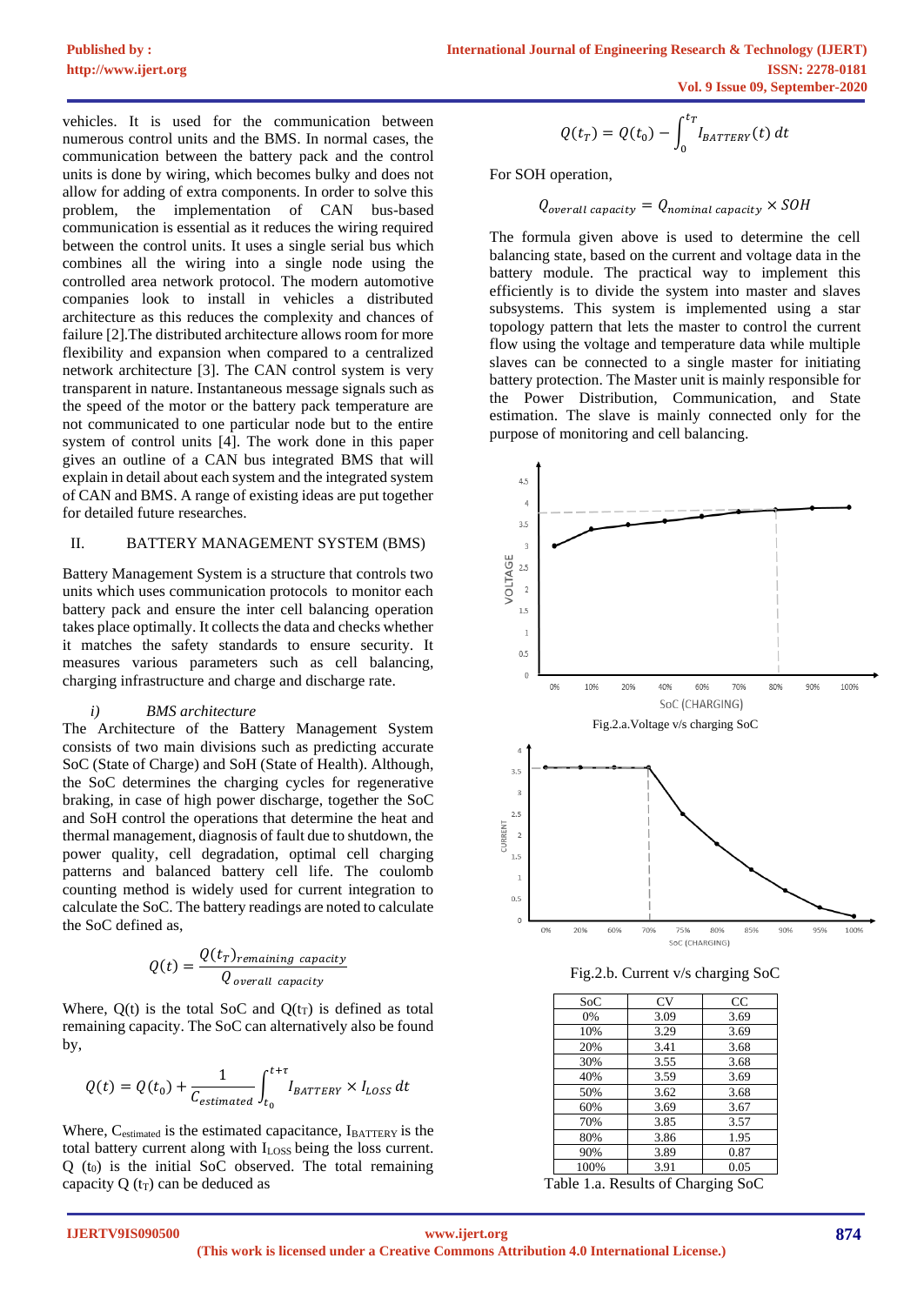The graph in Fig 2.a. and Fig 2.b. show the charging infrastructure based on the electrical potential of the cell. This is determined by using a circuit voltage test with a negligible load connected to see the battery as shown in Table 1.a. The charging is based on two stages Constant Current (CC) and Constant Voltage (CV). CC brings the charge to 70-75% approximately and then it enters the CV stage where it reaches the saturation point. After the saturation point the voltage is constant while the current drops to 0.05C.



Fig 2.c. Voltage v/s discharging SoC

| SoC  | <b>DISCHARGE</b> |
|------|------------------|
| 100% | 3.09             |
| 90%  | 3.29             |
| 80%  | 3.41             |
| 70%  | 3.55             |
| 60%  | 3.59             |
| 50%  | 3.62             |
| 40%  | 3.69             |
| 30%  | 3.85             |
| 20%  | 3.86             |
| 10%  | 3.89             |
| 0%   | 3.91             |

Table 1.b. Results of Discharging SoC

Fig.2.c shows the discharging capability of a cell considering that the cell has a life of 250-450 charge cycles. The reading is noted based on the discharge rate for every charge and discharge cycle. The discharge graph shows from fully charge to fully discharge. If there is a high discharge rate, the cell may lose its properties due to internal resistance.

## *ii) Electric Circuitry*

The circuit drawings in the BMS plays a pivotal role for designing the whole unit in a car. It is illustrated and designed in a way to make the understanding of the circuitry easily. The main systems in a BMS consists of a Pedal Assembly Subsystem, Battery Pack Subsystem, Motor Controller Subsystem and Dash Board Subsystem. These subsystems consist of multiple sensors that detect errors and give feedback via CAN Bus. The battery cells are stacked over one another to form a battery pack which is the main power generation unit of the electric vehicle. The battery

pack needs to be constantly monitored for short circuits, over voltage, over current, etc. and this is where the BMS comes in to play. It not only does the function of monitoring of the battery pack parameters but it also houses the battery pack along with the parameter sensor to form a closed environment.. The BMS forms an intricate system which allows the battery pack to power the motor control system via the discharge circuit. The BMS also connects itself to the current sensor that detects the amount of current incoming from the AC power outlet. It houses a small efficient rectification unit that converts the AC power to DC and charges the battery. The BMS also makes use of a cooling system needed to maintain an optimum working environment temperature for the battery pack and regulates the temperature by using the fan control and fan monitoring unit. The voltage, current and other pack parameters are tapped with the cell tapping unit. These parameters are then digitalized and sent to the data acquisition unit where logging of key information happens. The battery parameters from the BMS are transmitted to the motor system through the CAN bus. The basic model for the simple understanding of BMS power and signal transmission is described in the circuitry below:



Fig.3 Battery Management System in EV

## III. CONTROLLER AREA NETWORK (CAN) BUS AND HIGH VOLTAGE POWER SYSTEM

The Controlled Area Network (CAN) is one of the most well-structured communication protocols for a serial bus communication system. The CAN Bus system is used to connect multiple control systems in a single large network. It uses multiple master nodes to direct various slave nodes.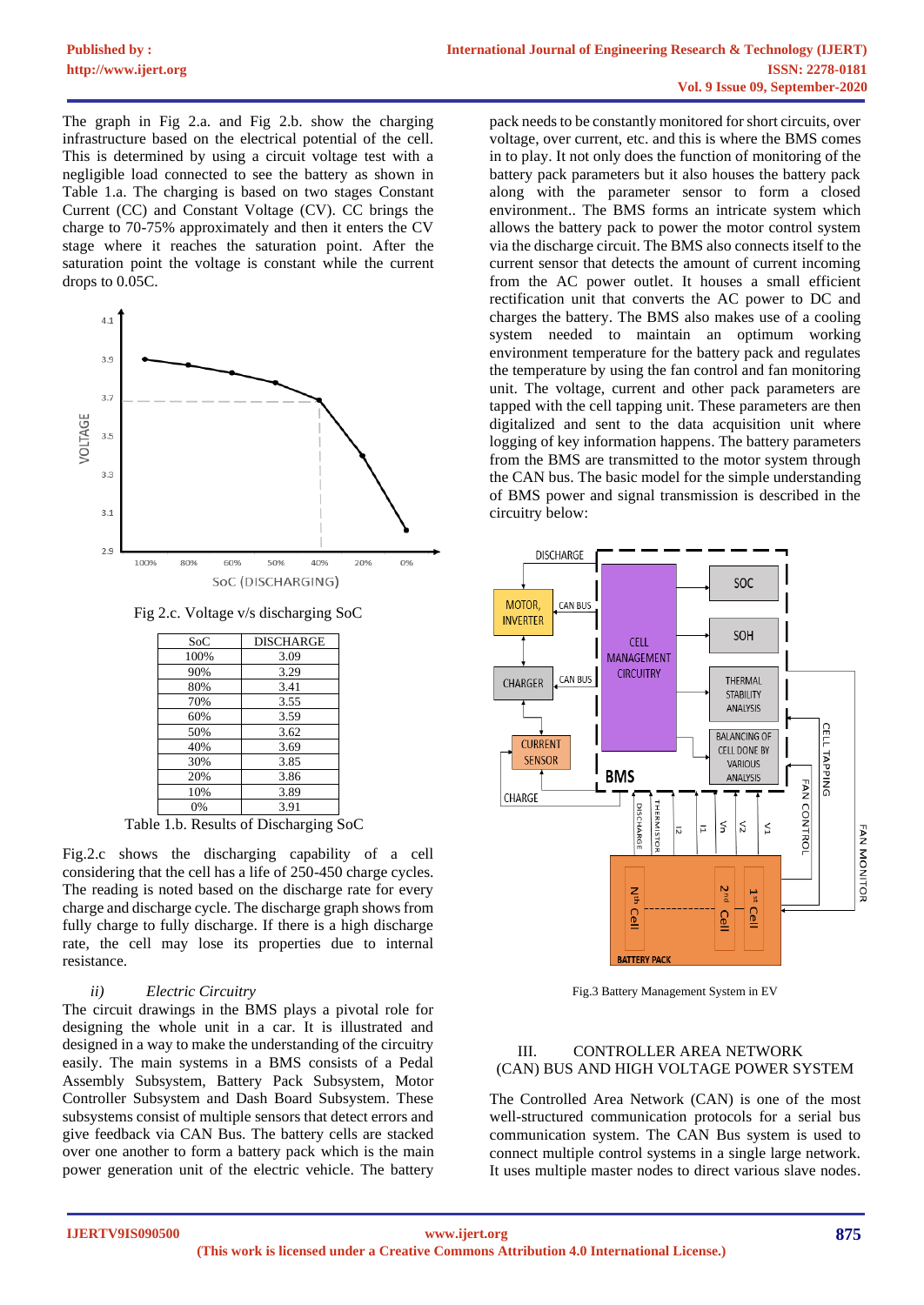The CAN Bus is based on messages and nodes of the network that do not require specific addresses. The node to which the information has to be conveyed will have the address of the message being transmitted and thereby intimating the priority to the system. The nodes do not have a specific number and can be changed at any instance without disturbing the communication of the rest of the system. The main role of the CAN Bus is to act as the safety control lead of the entire vehicle. It is not only responsible for the safety control but also the working of automation in various parts of the car. It has to manage the working and functioning of all the voltage components of the EV and also notify the driver in case of a surge, short circuit or failure. In Fig.4, the basic layout of the high power high voltage system of an EV is given. The CAN bus will act as the connecting control system for the entire high voltage system. The battery pack as shown in Fig.4 is the main power supply unit for the motor drive system. It is protected by means of a high voltage switch or a high voltage disconnect and a fuse. The DC-DC converter is used to bring down the voltage. In case of voltage over shoot, the high voltage disconnect switch opens in advance when it detects a peak overshoot by means of the ECUs which disconnect the system and open the Ground Low Voltage System (GLVS). The system as whole is divided into different sub systems such as the motor controller sub system, dash board sub system and the battery pack sub system, each of them having a safety system

installed in it. The main need for a precharge and discharge relay is to protect the motor control unit from random and sudden spike voltages.



Fig.4 High Voltage system



Fig.5 CAN Bus Control System in Electric Vehicle

There are multiple sensors in and around the HVS such as the torque encoders which vary the resistances with the help of potentiometer boxes to create a constant torque which is based on a constant current at the back end. In addition there are thermal sensors, current sensors, voltage sensors,

proximity sensors and speed sensors. The CAN bus plays a dual role by being the primary safety messenger and the master communication control unit for all the Electronic Control Units (ECU) as shown in Fig.5. So all the sensors connected to different control units have to be in contact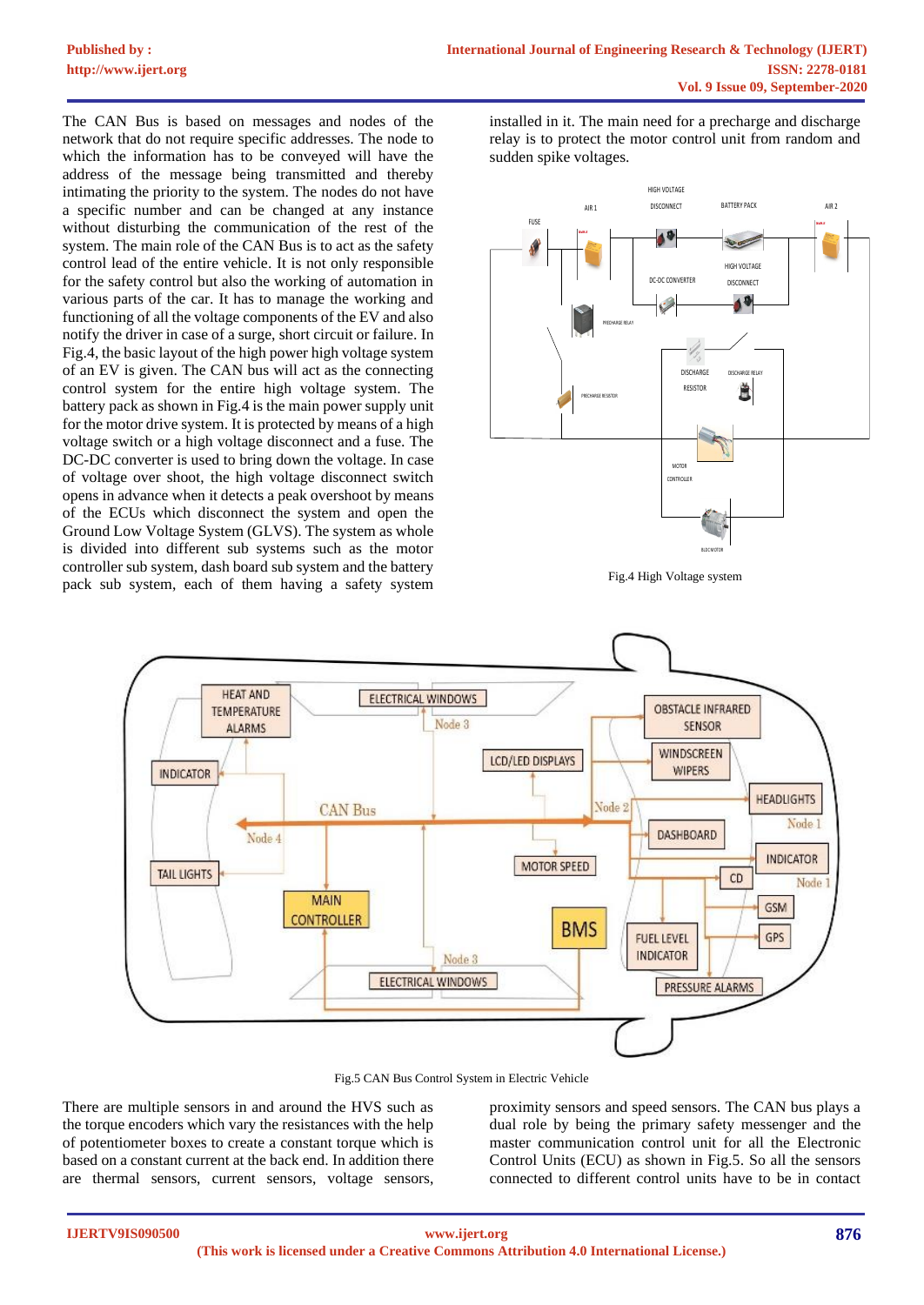with the CAN. The CAN not only keeps contact with the electronic control units across the vehicle but also with the various subsystems in the vehicle like the Advanced Antilock Braking System (AABS) and the Battery Management System. The system where the BMS integrates with the CAN bus will be discussed in detail in section 4.

## • *THE BATTERY SUBSYSTEM*

## *A. Battery Management System*

The battery management system is the heart of the all battery monitoring activities. It manages the battery pack during charging and discharging activities. The main features of the BMS is to monitor battery internal temperature, internal cell voltage, internal pack voltage, internal cell current, internal pack current, SoC, SoH, SoF, and SoL in some cases, etc.

## *B. Current Sensing operation*

A typical Electric vehicle uses a current sensor based on the principle of Hall Effect hence giving it the name hall effect sensor or hall sensor. The main function of the hall sensor are : over current fault detection, over current fault protection message to over current relay, current control for the motor and detection of the type of load. The current sensor generally works between the ranges of 0A to 500A. (A refers to Ampere rating of current)

## *C. Control unit of the Battery pack*

The battery pack is controlled by the battery pack electronic control unit. The ECU of the battery pack receives the data of all the high voltage components. The battery pack ECU interacts through all the other ECUs through the CAN bus, so the CAN bus acts as the medium of inter- communication of all ECUs. The contactors that allow the voltage to pass further get de energized if the voltage fails to fall between the range of 2.5V and 4.5V. The voltage if not sensed to be in the range is detected by the BMS and the message appears on dashboard so as to indicate the driver. The current sensor data and fault signal data is also taken by the ECU to be displayed on the dashboard. In case the battery pack encounters any fault and if the fault is rectified internally, the vehicle has to be brought to a semi-permanent stand still so as to create an environment of safety for the vehicle and most importantly the driver and passengers as the fault signals encountered in the battery pack are of high current and high voltage and any small short circuit of lose wiring could be fatal.

## • *MOTOR CONTROL SUBSYSTEM*

## *A. Motor Controller*

The motor controllers' main function is to limit the current going to the motor and control the motors speed. The complexity of various technologies used in making

the drive easy increases as the motor rating and capabilities increase. When the work load on a single ECU becomes more, the working tendency becomes complex and hence electric motor control units need to be integrated with the other electronic control units. The interaction between multiple control units is normally complex. The speed of the vehicle can normally range from 0 to an extensive throttle range which is determined by the torque and motor incoming currents which have to be balanced by power gate transistors so as to maintain an efficient operation and good speed range.

## *B. Motor Controller ECU*

The motor controller works mainly because of the amount of throttle applied on the accelerator. The RPM is generated by the proximity sensor present in the pedal subsystem which implies that the pedal subsystem and motor control subsystem go hand in hand. The PWM signal varies according to the throttle applied on the pedal. The motor controller ECU is also responsible for the calculation of rpm produced and delivered to the wheels. The RPM is then calculated and transmitted to the dashboard ECU and the output appears in the dashboard in front of the driver. The front wheels have proximity sensors located in them which calculate the incoming speed on them and transmit the calculated value to dashboard ECU.

## • *ACCELARATION & BRAKE PEDAL SUBSYSTEM*

## *A. Brake Over Travel Switch*

The Break Over Travel Switch (BOTS) is a safety switch installed in the brake pedal of the vehicle. The safety becomes active when the vehicle runs out of brake fluid or when the brake fluid mechanism fails. The BOTS gets pressed when the pedal becomes loose due to the lack of fluid and thereby triggering a safety mechanism which de energizes the main contactor relay that cuts the supply to the motor and the vehicle comes to a standstill.

## *B. Accelerator & Brake Pedal ECU*

The accelerator and brake pedal have a total of three potentiometers installed in them, two for the accelerator pedal and one for the brake pedal each of whose resistance measures up to a maximum of 5000 ohms. The value of the potentiometers depend upon the pressure applied by the pedals and the value is calculated using an analog to digital converter present in the pedal ECU. The two pedals have a tolerance of ten percent of the measured value. If the accelerator pedal value has a difference of over ten percent then a stop signal or a plausibility signal is sent to the motor controller. A stop signal is also sent in cases where the brake pedal exceeds twenty five percent and the accelerator pedal exceeds over twice that of brake plausibility signal, i.e. fifty percent. If the potentiometer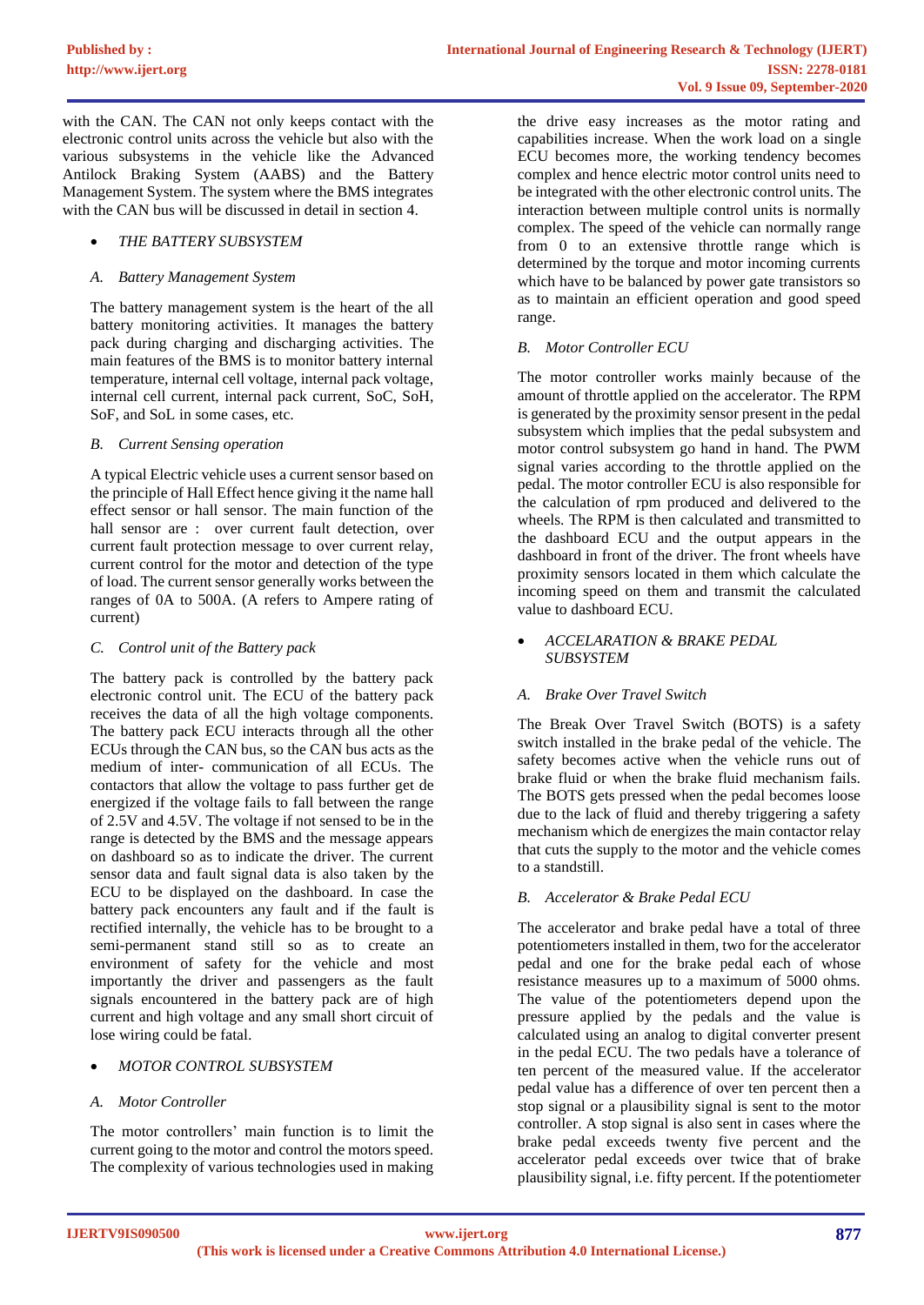gives a value of exactly 5 volts, it means that it is happening due to the action of the pull up resistor. This indicates that there is a floating signal in the output of the potentiometers which means that the output connects directly to a 5V output of the safety system. The resistors range up to a hundred kilohms (100kΩ). The ECU waits for a plausibility to be rectified and in order to rectify, the driver must restart the vehicle, take it for service or in most cases there is auto plausibility reboot which rectifies the error and brings the condition to normal. If there is no plausibility then the average of the two throttle values must be calculated and sent to the motor controller and MC ECU via the controller area network bus.

### • *DASHBOARD SUBSYSTEM*

### *A. Dashboard*

The dashboard is the main display of the parameters calculated by various ECUs of the EV and is transmitted to the LED output display of the dashboard by the dashboard ECU via the CAN bus. The dashboard displays the following values:

- i) Battery temperature rise
- ii) Insulation leak or rupture
- iii) Voltage overshoot
- iv) Current overshoot
- v) Short circuit fault
- vi) Potentiometric fault in the pedal system

#### *B. Control unit of the dashboard (ECU)*

One of the most important features of the control unit of the dashboard is to transmit the message to all ECUs that the vehicle is ready to start which is also known as the ready to drive state. The dashboard keeps getting updated according to the RPM reading it receives from the motor controller control unit via CAN bus. In a similar way the speedometer also gets updated. The Dashboard makes use of data acquisition in order to maintain and keep track of all the information it receives from all the ECUs, in this way there will be a log to see all previous values and information.



## IV. INTEGRATED SYSTEM

Fig.6 BMS integrated CAN bus control environment

The integrated system shown in the Fig.6, is the working control system of the electric vehicle. The CAN bus is the single serial bus communication medium connecting all the Electronic control units across the vehicle. As we know the BMS is the primary control unit for the battery pack of the vehicle that supplies the power to the motor for its running

that ultimately produces torque and rpm for the wheels to rotate and thereby generating motion. The motor controller ECU is one of the most vital control units in the vehicle as it helps in the control of speed of the vehicle so its efficiency and working should be to the fullest of potential. The motor speed is converted to a digital value by the dashboard ECU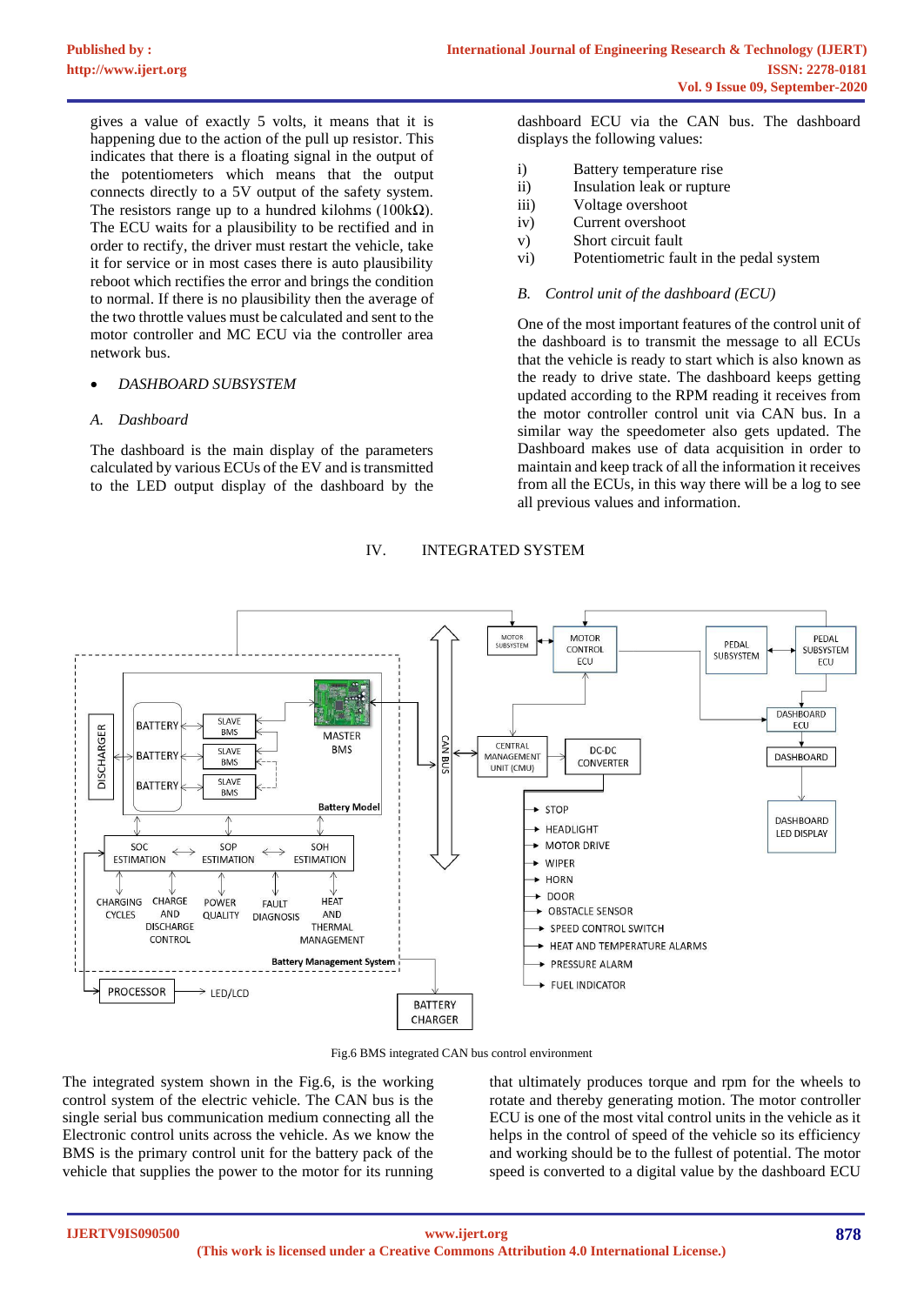and is displayed on the dashboard LED display. The CAN bus is responsible for all information and commands to be transmitted from one ECU to the other or from one subsystem to the other subsystem. The throttle subsystem more commonly known as the pedal subsystem is connected via CAN bus to the motor controller ECU and the dashboard ECU for the purpose of conveying fault or error signal to the dashboard display which will ultimately intimate the driver to stop the vehicle or restart the vehicle. The BMS is the heart for the safe and hassle-free running of the vehicle, the BMS decides the safety of car components and the safety of human driver in the car. The information coming from the BMS is converted to bits which can be interpreted by the CAN bus which can be further transferred to the dashboard subsystem and the motor control subsystem. The main information of the BMS that are converted to bits are the following:

- i) State of Health (1 byte)<br>ii) State of Charge (1 byte)
- State of Charge (1 byte)
- iii) Thermal stability (2 bytes)
- iv) Temperature (2 bytes)
- v) Present battery pack voltage (2 bytes)
- vi) Present battery pack current (2 bytes)
- vii) Power remaining in the battery pack (2 bytes)

The working of multiple subsystems simultaneously causes the internals of the vehicle to heat up which may lead to short circuit, rupture of wiring or fires, this may be fatal to the vehicle and the human driver. In order to minimize the occurrence of such instances the thermal dissipation system comes into play. The thermal manager acts as the primary coolant for the internal components of the vehicle and is installed in places where there is transmission of high voltages and high currents. The sensor is connected to a cooling fan or an exhaust system and switches this system ON when the voltage in that particular system exceeds the threshold voltage limit. If the system does not cool even after the triggering of the exhaust system, then a message is sent via CAN bus to the dashboard display to intimate the human driver to switch the vehicle OFF. If the same system drops below a particular threshold voltage then the voltage sensor switches the system signal to a high resistance which will allow path for higher voltage. Once the voltage rating comes to the constant range, the signal switches to its normal path. Also in Fig.6, the BMS performs inter-cell charge balancing in Li-ion and other closed-cell systems. The device is designed as a two-level control system which is divided as Battery Management Unit (BMU) which does the function of fan control, cell tapping or voltage extraction and monitoring of battery pack. The Central Management Unit (CMU) is a microprocessor that is interfaced to monitor the data limits along with a Printed Circuit Board (PCB) and sensors which shuts down the control circuitry when the limit is exceeded. The BMU is equipped with a Li-ion battery with a nominal voltage of 3.2 Volts for a stack of cells. It controls the voltage and temperature for the management of cells. The CMU operates the working of the battery to store data records

through a communication interface via a CAN Bus. The CAN bus simplifies the circuit to integrate and enhance the communication using a transreciever with a DC-DC converter between the BMU and CMU for processing. The ECU in the BMS uses a DC-DC Converter and a voltage regulator to convert the 12V DC to 9V DC, connected to a circuit that connects to all the sensors in an EV.

## V. SYSTEM FAULTS AND MITIGATION

### *i) Short circuit fault*

Short circuit faults occur when there is clustering of wiring in the system. When wires overlap over one another rupturing occur and thereby lead to short circuit faults between the metal casing and the exposed wire. In order to avoid the short circuit, a proper insulation must be done before installation of wires. The casing material must be made of a semi-conductive material that is resistive to high temperatures created during the short circuit faults.

## *ii) Temperature instability*

Temperature instability leads to faulty operation of the battery management system. When there is a fluctuation in the temperature, the system goes out of its optimum working conditions and therefore loses on its performance. In order to mitigate this a proper thermal stability management and cooling system must be installed so as to maintain an optimum working temperature.

## *iii) Acknowledgement error of CAN bus*

The acknowledgement error occurs in the CAN bus when the receiver fails to send an ACK message or the transmitter fails to see the ACK message sent by the receiver. This is usually detected by the bits, if it is 0 then it means the message has been conveyed to the receiver and 1 would indicate non-receipt and hence an error. When ACK message is not passed back to the transmitter, an error is signaled usually known as acknowledgement error. After this a frame is sent and the original message is sent once again to the receiver.

## *iv) Cyclic redundancy check error in CAN bus*

Every message has to have the same value of CRC in the transmitting end and receiving end. The signal on reaching the receiving end is calculated and the CRC value is verified. If these values do not match, then the transmitting end receives a CRC error also known as Cyclic Redundancy error. An error message is generated in the next frame and the message in transmitted after an interval.

## *v) Bit error of CAN bus*

A bit error occurs if there is a difference in the sending and receiving bit. The bit sent is usually assessed by the CAN bus and if there is found to a contrast in the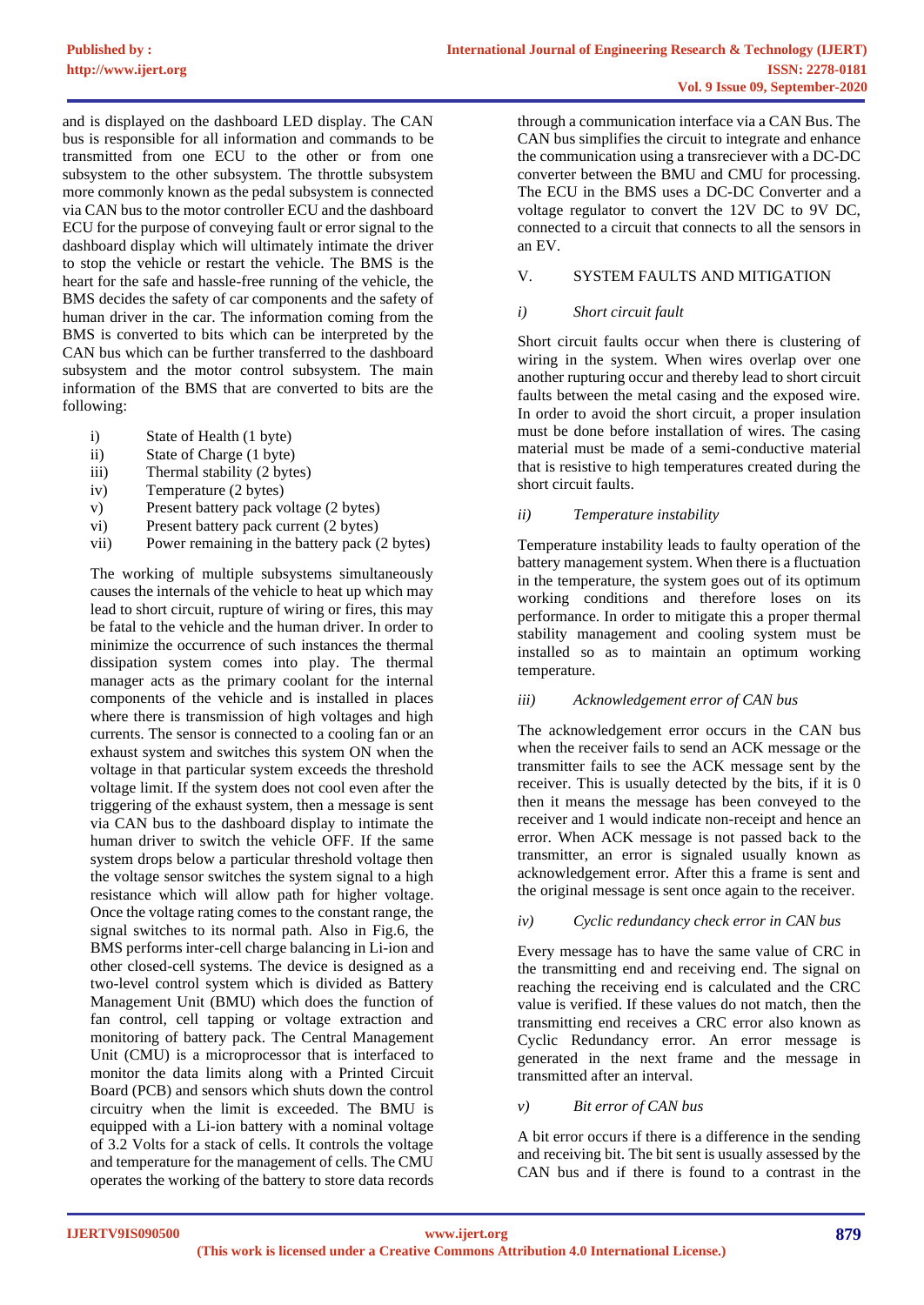sending and receiving bit then a bit error message is generated. Error stuffing or stuff error is a commonly used technique which purposefully generates a bit of a contrasting or opposite polarity. If there are more than a certain number of bits of the same polarity, then the CAN bus stuffs in a bit signal so as to help the receiver have a good synchronization. Say, if there are 4 bits of same polarity then one bit is stuffed in with an opposite polarity. If the same polarity bits exceed a number over six then the stuffed error process will not be valid as this will create an error signal and the bits have to be resent after an interval.

#### *vi) Form error of CAN bus*

It occurs when one or more dominant bits are detected in the four fixed and predetermined segments of CAN transmission. The four segments are end segment frame, inter segment frame, CRC delimiter and acknowledgement delimiter. After the error has occurred, the message is resent after an interval.

#### VI. FUTURE SCOPE AND APPLICATION

Globally, Electric vehicles have revolutionized the automotive industry for the future. Slowly, it is pacing towards the next generation of mobility that has unveiled itself as a replacement for the traditional vehicles involving fuel such as petrol and diesel. Charging infrastructure and the battery performance is one of the key features of this development that substantially reduces the consumption of fuel proving to be environment friendly. Some of the applications of this interface in different areas include:

- 1. Aviation and Navigation
- 2. Escalators and Elevators
- 3. Agriculture
- 4. Medical Devices and instruments
- 5. Railways and Railroads
- 6. Power



Fig.7 Applications of BMS integrated CAN bus control system

#### VII. CONCLUSION

Electric vehicles are undoubtedly the future in the automotive industry because of its higher performance rate and safety improvements with low emission This paper presents how CAN bus can be interfaced with BMS to create an overall structure for real time control and reliable data communication. As we know, CAN Bus communication is indispensable when it comes to electric vehicle communication because of data transmission speed, reliability by reducing complication, accuracy in error detection along with lower hardware costs for multi signal processing techniques. This makes it ideal for implementation of CAN Bus in an Electric Vehicle for communication internally. By using this interface we can optimize the communication speed and fault/error detection that can be occurring at different points in the electric vehicle and can be effectively used to communicate to the driver. This paper has also reviewed the relevant data to form a complete idea of the integrated technology involved to interface CAN and BMS. To match the requirements it has compared many parameters and conducted diagnostic survey for accuracy to predict the vehicle safety to ensure a safer ride for the passengers onboard.

#### REFERENCES

- [1] J. Kim, G.-S. Seo, C. Chun, B.-H. Cho, and S. Lee, "OCV hysteresis effect-based SOC estimation in extended kalman filter algorithm for a LiFePO4/C cell,'' in Proc. IEEE International Electric Vehicle Conference, pp. 1-5, Mar. 2012.
- [2] M. R. Vemparala, S. Yerabati, and G. I. Mary, "Performance analysis of controller area network based safety system in an electric vehicle," 2016 IEEE International Conference on Recent Trends in Electronics, Information & Communication Technology (RTEICT), May 2016.
- [3] L. Buccolini, A. Ricci, C. Scavongelli, G. DeMaso-Gentile, S. Orcioni, and M. Conti, "Battery Management System (BMS) simulation environment for electric vehicles," 2016 IEEE 16th International Conference on Environment and Electrical Engineering (EEEIC), Jun. 2016.
- [4] Zong-You Hou, Pang-Yen Lou, and C.-C. Wang, "State of charge, state of health, and state of function monitoring for EV BMS," 2017 IEEE International Conference on Consumer Electronics (ICCE), 2017.
- [5] S. S. Chethan, S. N. Kavya, M. Crasto, and P. G. Poddar, "Strategies for monitoring CAN node communication failures in the V2X eco-system," 2017 International Conference on Circuits, Controls, and Communications (CCUBE), Dec. 2017.
- [6] A. Kurt, U. Dolu, B. Kaya, and G. Poyrazoglu, "Design of the Circuitry, Battery Management System, and Wireless Communication of an Electric Vehicle," 2019 1st Global Power, Energy and Communication Conference (GPECOM), Jun. 2019.
- [7] D. D. Artakusuma, H. Afrisal, A. I. Cahyadi, and O. Wahyunggoro, "Battery management system via bus network for multi battery electric vehicle," 2014 International Conference on Electrical Engineering and Computer Science (ICEECS), Nov. 2014.
- [8] C.-H. Hsu, K.-C. Chang, Y.-C. Ou, K.-Y. Liao, and C.-L. Wey, "On the implemenation of CAN buses to battery management systems," 2011 IEEE 54th International Midwest Symposium on Circuits and Systems (MWSCAS), Aug. 2011.
- [9] B. O'Brien, "A battery management system for electric buses," Proceedings of 9th Annual Battery Conference on Applications and Advances.
- [10] X. Jingjing and W. Guanghai, "Battery Management System of Electric Vehicle Based on CAN," 2015 International Conference on Intelligent Transportation, Big Data and Smart City, Dec. 2015.
- [11] Jinrui Nan, Li Zai, Zhifu Wang, and Jun Wang, "Bus Communication and Control Protocol Using the Electric Passenger